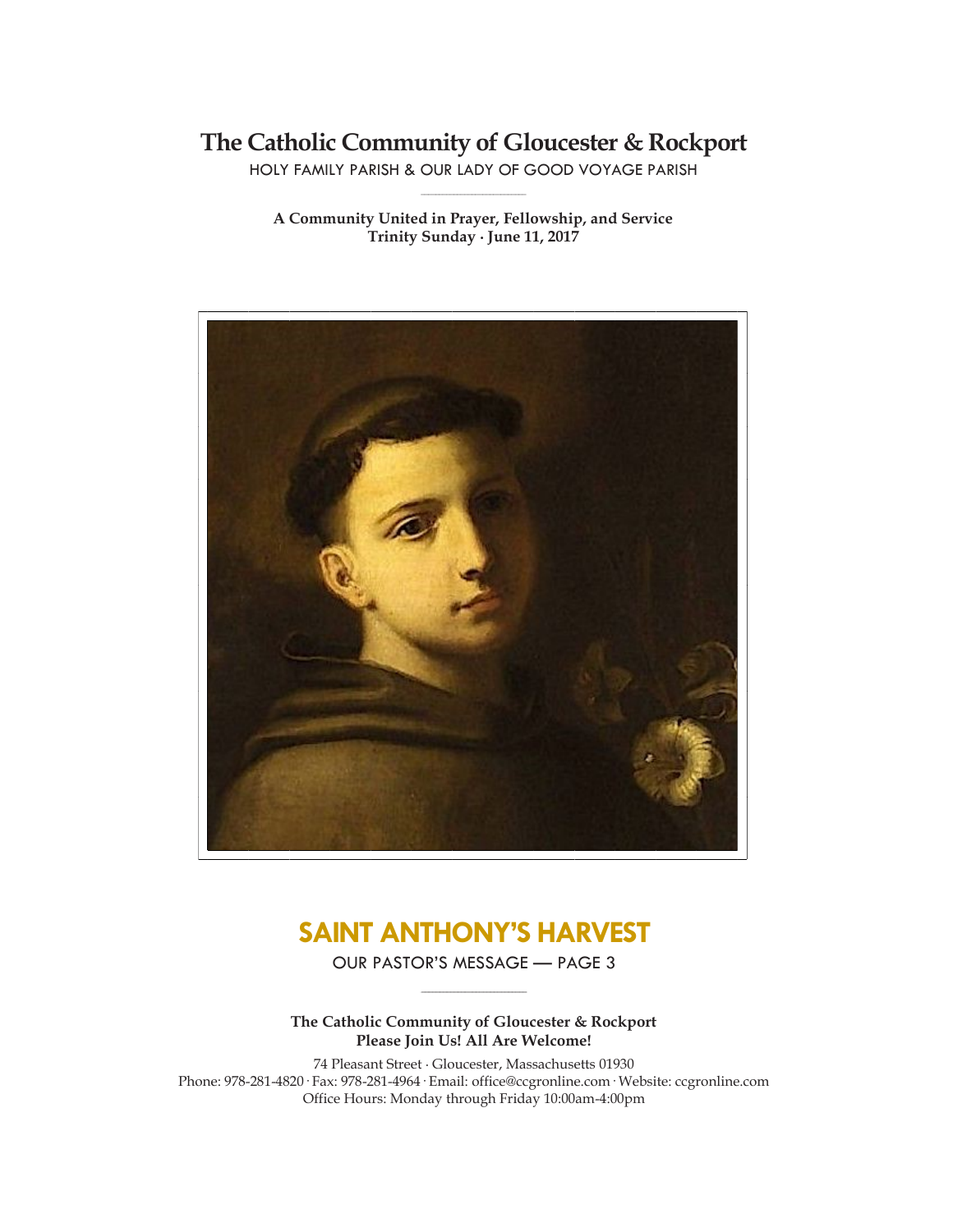

# **INSTRUMENTS OF CHRIST REFLECTIONS ON THE PEACE PRAYER OF SAINT FRANCIS OF ASSISI**

# **A Book Study & Faith Sharing Group for Adults Begins Thursday, June 22nd at 7:00pm**

The summer season is a great time to stretch out on your favorite lawn chair with a cool drink and a good book. It's also a great time to refresh and renew our spiritual lives. This year, in celebration of the Assisi Project's 10th Anniversary (2007-2017), Father Jim and Cliff are offering a series of adult faith formation programs designed to help us better understand the life and legacy of Saint Francis of Assisi, his influence on Pope Francis and the Catholic Church, and the timeless traditions of Franciscan prayer and spirituality.

This series continues with "The Summer Read", a three-week book study and faith sharing program during which participants will read together and share their reactions to "Instruments of Christ: Reflections on the Peace Prayer of Saint Francis of Assisi" by Father Albert Haase, OFM. This little book (only 81 pages) offers a brief but powerful introduction to the deep spirituality of the so-called "Peace Prayer." It also challenges readers to truly become peacemakers in our homes, parishes, and troubled world.

All adult parishioners are invited to join us for this special program which will run on three consecutive Thursday evenings: June 22nd, June 29th, and July 6th in Saint Anthony Chapel (located on the corner of Saint Louis Avenue and Farrington Avenue in Gloucester). Each evening will begin with Eucharistic Adoration at 6:00pm, followed by Benediction of the Blessed Sacrament at 6:45pm. Our "Summer Read" sessions will begin promptly at 7:00pm with Evening Prayer from the Liturgy of the Hours. After our time of prayer, Cliff will briefly introduce the readings for the week. This format will provide our group with plenty of time for discussion, questions, and faith sharing. Our gatherings will conclude with Night Prayer and a Final Blessing.

A donation of \$20.00 is requested from those who can afford it, along with a sincere commitment to read the book and come prepared to ask questions and offer personal impressions and insights about one of the most powerful prayers ever composed. If you are interested in join us, please contact Cliff Garvey at 978-281-4820 or cgarvey@ccgronline.com. In order to ensure that we have an adequate number of books on hand, please register by Monday, June 19th. Please join us! All are invited! All are welcome!

### **MARK YOUR CALENDARS!**

Fourth Annual Summer Retreat The Little Flowers of Saint Francis & Pope Francis Monday, August 7th through Friday, August 11th at 7:00pm Saint Anthony Chapel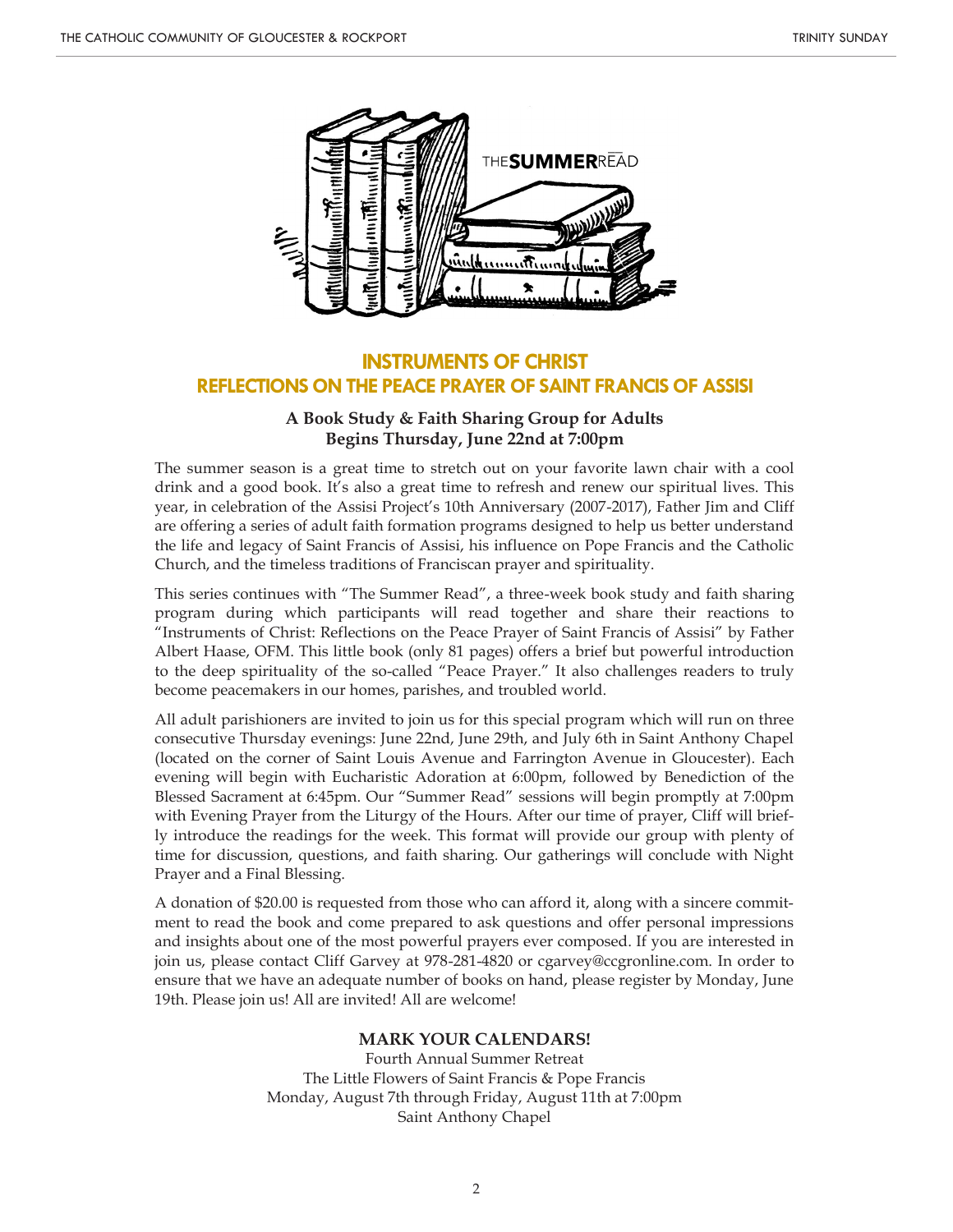# **OUR PASTOR'S MESSAGE \_\_\_\_\_\_\_\_\_\_\_\_\_\_\_\_\_\_\_\_\_**

### **SAINT ANTHONY'S HARVEST**

This week, the Catholic Church celebrates the Feast of Saint Anthony (June 13th), Doctor of the Church and Patron of Lost Things. Tradition holds that Saint Anthony earned his famous patronage when he lost a book of the psalms in which he had written notes for preparing sermons. Distraught over the loss of both the book and his precious notes, Anthony prayed fervently to the Child Jesus, to whom he had a great devotion, and the book was miraculously returned to him. But Saint Anthony is not just patron of lost things and lost souls. He is also the patron of fishermen and mariners, patron of the poor and hungry, and patron of harvests. Indeed, it is this last patronage that resonates most during these final days of our fiscal year.

As you know, our Grand Annual Collections are vitally important components of our annual budgets in both Holy Family Parish and Our Lady of Good Voyage Parish. These collections help us balance our books by bridging the gap between our weekly collections and overall financial obligations. They help us pay for the salaries and benefits for our priests, deacons, and pastoral team members. They help us pay for insurance premiums and utility bills. They help us pay for snow removal, grounds keeping, basic administrative costs, and building maintenance and repairs. And they provide necessary funding for our creative and innovative adult and youth faith formation programs. Without your generous support, it becomes almost impossible to balance our annual parish budgets.

Put simply, I need your help! The current fiscal year ends on June 30th. During the weekend of June 24th and June 25th, we will have a special second collection at all Masses in support of these Grand Annual Collections. Please prayerfully consider what you and your family can give (or give again) to this year's Grand Annual Collections. Every contribution, whether it's for \$1 or \$10 or \$100 or \$1,000, goes directly to the parish of your choice (either Holy Family Parish or Our Lady of Good Voyage Parish). And every contribution helps ensure the financial stability of our parishes. As the son of working class parents who worked hard to make ends meet, I know that it is hard for a family or retiree to give again and again and again. At the same time, our love for God calls us to give what we can to ensure that the good work of the Church will continue for generations to come.

Saint Anthony once said: "Charity is the soul of faith. It gives it life. Without love faith dies." During the past week, faith, hope, and love were very much alive in the Catholic Community of Gloucester & Rockport! We celebrated our third anniversary as a community united in prayer, fellowship, and service. Our Lady of Good Voyage Parish commemorated the Solemnity of Pentecost with a truly inspirational Crowning Feast of the Holy Spirit. And Holy Family Parish enjoyed another very successful Strawberry Festival. Needless to say, it is impossible to individually thank everyone who made these events so special! So, let us pray in thanksgiving for Our Lady's Guild, the Holy Name Society, the Knights of Columbus, and the Holy Family Women's Guild for their ongoing dedication and hard work in our parishes. Let us pray in thanksgiving for our pastoral team. And let us pray for each and every one of our fellow parishioners who enrich our lives each and every day with a kind word or a helping hand.

As spring becomes summer, we know that the seasonal harvest of flowers, fruits, and vegetables is accomplished through persistent hard work in our gardens. And as humble workers in the Lord's vineyard, we know that the harvest of souls for God is accomplished through our ongoing contributions of time, talent, and treasure. Let us pray for the grace and strength to give what we can and do what we can in our parish communities. And let us pray for courage and perseverance to live the Gospel, share God's love, and rebuild the Church in Gloucester and Rockport. Saint Anthony, pray for us!

Peace, blessings, and many thanks to all, Father Jim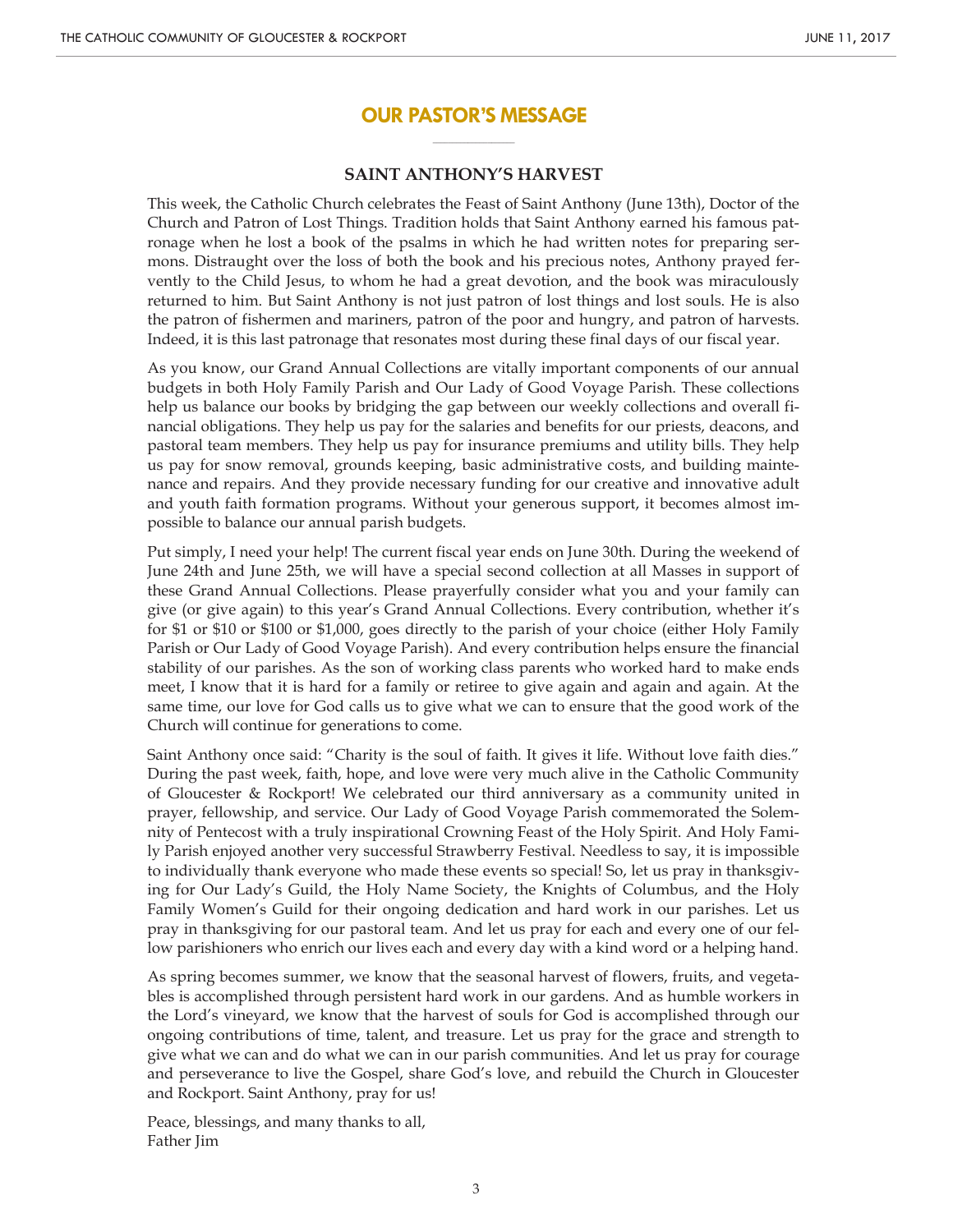#### **PRAYER, FELLOWSHIP, AND SERVICE \_\_\_\_\_\_\_\_\_\_\_\_\_\_\_\_\_\_\_\_**

# **THE LEGION OF MARY New Members Always Welcome!**

Each week, members of the Legion of Mary from both Holy Family Parish and Our Lady of Good Voyage Parish reach out to our aged, disabled, homebound, and sick fellow parishioners. They visit people in their homes and apartments, hospitals, and nursing homes. They pray together, offer companionship, and share God's love and mercy with those who are so often lonely and forgotten. Last week, the Legion of Mary visited and prayed with sixty-nine fellow parishioners!

Each Wednesday afternoon at 4:00pm, the Legion of Mary meets in our parish center (located at 74 Pleasant Street in Gloucester) to pray the Rosary, share their faith experience, and participate in a period of formation under the guidance of their spiritual director. For more information about the Legion of Mary and its good work in our parish communities, please leave a message for Sue Demetri at 978-281-4820 or contact her at sdemetri2000@yahoo.com. The Legion of Mary warmly welcomes new members! All are invited! Please join us!

# **SAINT VINCENT DE PAUL SOCIETY New Members Always Welcome!**

The Saint Vincent de Paul Society is an international organization dedicated to responding to any request from any person or family in need. Here on Cape Ann, we work from Holy Family Parish and Our Lady of Good Voyage Parish to serve the poor and needy. Our Clothes Closet is open on Saturdays from 10:00am until 1:00pm. And our Food Pantry is stocked with non-perishable foods. Donation baskets are located at the entrances of our churches. The Food Pantry needs the following items:

Canned Chicken, Ham, Stew, or Tuna Crackers· Canned Juice· Chicken or Tuna Helper Mayonnaise· Instant Potatoes· Hot & Cold Cereals Pancake Mix & Maple Syrup· Chef Boyardee Peanut Butter & Jelly· Jarred Pasta Sauce

Donation envelopes are also located at the entrances of our churches and can be placed in the offertory basket or mailed to the parish center. Checks should be made payable to the Saint Vincent de Paul Society. Meetings are held on the second Wednesday of each month at 7:00pm. New members and volunteers are always welcome! For more information, please contact Annette Kennedy at 978-283- 1268 or Harry Miller at 978-281-2701. For assistance, please contact our Hotline at 978-281-8672. Thank you!

# **HOW CAN YOU HELP?**

Find out! Join us: ccgronline.com/fellowship! Live the Gospel. Share God's love. Rebuild the Church.

#### **SACRAMENT OF BAPTISM \_\_\_\_\_\_\_\_\_\_\_\_\_\_\_\_\_\_\_\_**



# **THE SACRAMENT OF BAPTISM Our Schedule for June 2017**

The Sacrament of Baptism is the first of three Sacraments of Initiation in the Roman Catholic Church. The two other Sacraments of Initiation are Eucharist and Confirmation. According to the Catechism of the Catholic Church: "Holy Baptism is the basis of the whole Christian life, the gateway to life in the Spirit, and the door which gives access to the other sacraments. Through Baptism, we are freed from sin and reborn as children of God; we become members of Christ, are incorporated into the Church, and made sharers in her mission (CCC 1213)."

During the month of June, the Catholic Community of Gloucester & Rockport will celebrate the Sacrament of Baptism according to the following schedule:

> Sacrament of Baptism Sunday, June 11th at 1:00pm Saint Ann Church

Sacrament of Baptism Sunday, June 18th at 1:00pm Our Lady of Good Voyage Church

Sacrament of Baptism Sunday, June 25th at 11:00am Saint Joachim Church

Last month, the following children received the Sacrament of Baptism here in the Catholic Community of Gloucester & Rockport:

> Graham Doherty Brandon Jones, Jr. Aiden Roberts Tristan Roberts Zachary Silva Brody Tefry

If you would like to schedule your child's baptism, please contact Melissa Unis at office@ccgronline.com or 978-281- 4820. If you are an adult and have not received the Sacraments of Initiation in the Catholic Church (Baptism, Eucharist, and Confirmation), please contact Cliff Garvey at cgarvey@ccgronline.com or 978-281-4820. Peace, blessings, and congratulations to all! Please pray for our newly baptized young disciples and their families! Learn more about the Sacraments: ccgronline.com/sacraments!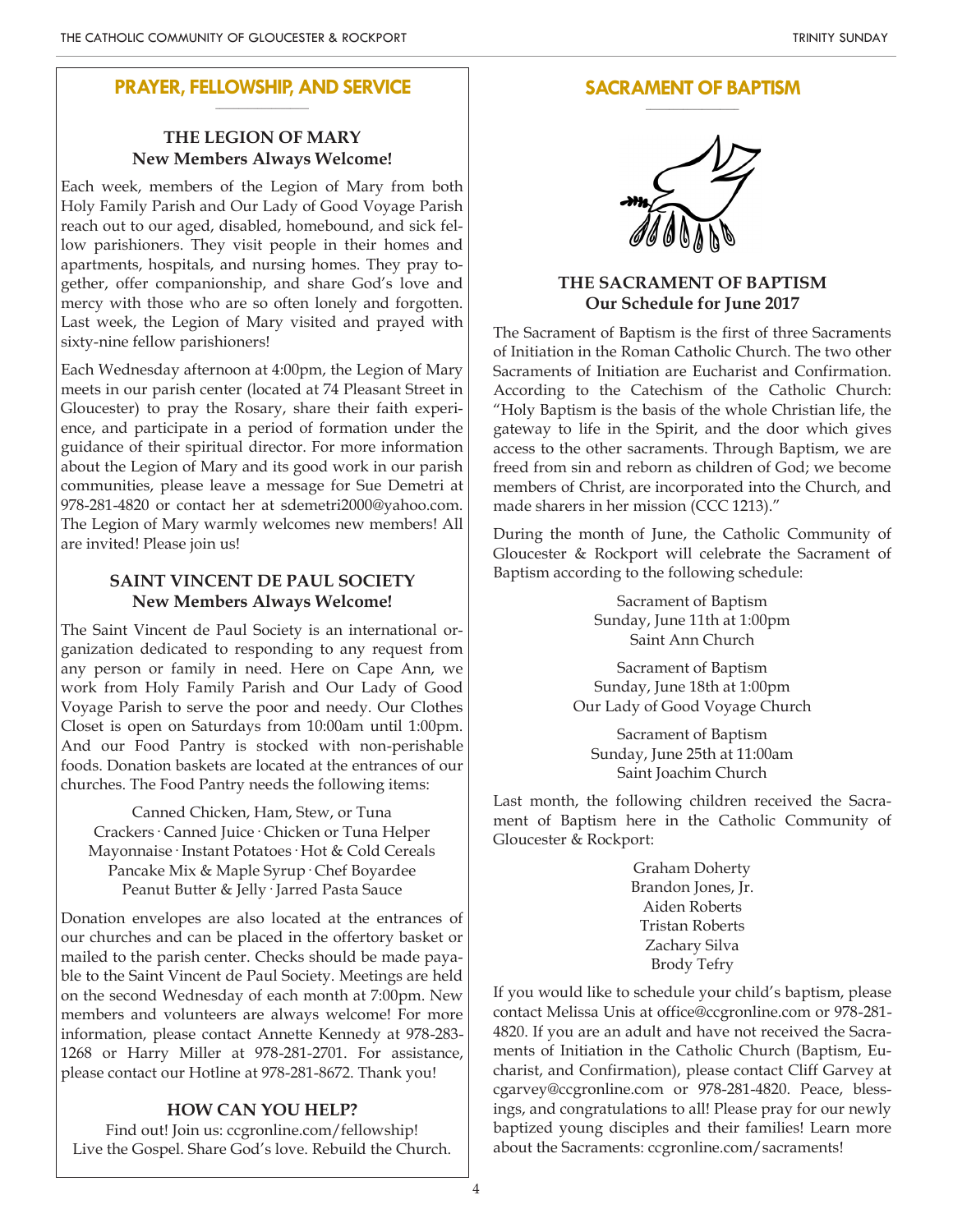# **YOUTH FAITH FORMATION**



# **CATHOLIC KIDS CAMP THE MOST SACRED HEART OF JESUS Begins Tuesday, June 27th at 8:00am**

The Catholic Community of Gloucester & Rockport is pleased to announce that all children (ages 5 through 11) are invited to participate in our next "Catholic Kids Camp: The Most Sacred Heart of Jesus" from Tuesday, June 27th through Friday, June 30th from 8:00am until 12:00pm in Our Lady of Good Voyage Church.

During this exciting week of prayer and fellowship, our children will learn about the Catholic Church's devotion to the Most Sacred Heart of Jesus and the gift of the Lord's boundless love through active and engaged participation in games, music, skits, and craft projects. Here's the schedule for the week:

> Day I: Tuesday, June 27th The Sacred Heart: Love One Another

Day II: Wednesday, June 28th Jesus & Saint Margaret Mary: Love Finds Joy in God

> Day III: Thursday, June 29th Jesus & Saint Peter: Feed My Sheep

Day IV: Friday, June 30th Jesus & Saint Paul: The Meaning of Love

Each day of our Catholic Kids Camp will begin with Mass at 8:00am in Our Lady of Good Voyage Church. All parents, grandparents, and guardians are invited and encouraged to join us! After Mass, Betsy Works and a team of dedicated volunteers will lead the children to Our Lady's School for a faith-filled and fun-filled morning of activities, hands-on learning, and good times with friends both old and new! Catholic Kids Camp is a fun, exciting, and educational program that your children and grandchildren will love!

The tuition for this innovative youth faith formation program is just \$25 per child for the entire week! Scholarships are available for those families who cannot afford tuition. Also, adults and older children (ages 12 and up) are welcome to join us as volunteers and will be most appreciated! For more information about our next Catholic Kids Camp, please contact Betsy Works at 978-281- 4820 or bworks@ccgronline.com. Registration forms are available at ccgronline.com/formation. Please join us! All are invited! All are welcome!

#### **PRAYER, FELLOWSHIP, AND SERVICE \_\_\_\_\_\_\_\_\_\_\_\_\_\_\_\_\_\_\_\_**

### **SAINT PETER'S NOVENA June 12th—June 20th at 7:00pm**

In preparation for the 90th Anniversary of Saint Peter's Fiesta, the Annual Nine Day Novena to Saint Peter will be prayed from Monday, June 12th through Tuesday, June 20th in the American Legion Hall (located at 8 Washington Street in Gloucester). This beautiful annual tradition affords all of us an opportunity to offer prayers, petitions, and sacred songs for the intercession of Saint Peter, Apostle of the Apostles and Patron of Fishermen. For more information, please contact Joe Novello at 978-283-4367. Please join us! All are invited! All are welcome!

# **OUR LADY OF GOOD VOYAGE SUMMER FAIR Saturday, June 17th· 9:00am—1:00pm**

All are invited to join Our Lady of Good Voyage Parish for our annual Summer Fair on Saturday, June 17th from 9:00am until 1:00pm in Our Lady's Hall. Highlights will include a fried dough breakfast, freshly baked Portuguese sweet bread, along with homemade desserts and snacks. In addition, the Summer Fair will feature original art by our fellow parishioner, Theresa Wonson, and her friends from the Mount Vernon Street Artists.

Last but not least, all are welcome to browse our boutique items and yard sale! And at 12:15pm, our very own Luann Pallazola will perform a Carillon Concert! Donations and volunteers for the Summer Fair are needed and most welcome! Donations for the yard sale can be brought to Our Lady's Hall during the week from 9:00am until 2:00pm. For more information, please contact Father Jim at 978-281 -4820 or frjim@ccgronline.com. Please join us! All are invited! All are welcome!

# **MASS INTENTIONS BOOOK Thursday, June 22nd· 11:00am—1:00pm**

The Catholic Community of Gloucester & Rockport's Mass Intentions Book (July 2017 through December 2017) will be opened on Thursday, June 22nd from 11:00am until 1:00pm in our parish offices (located at 74 Pleasant Street in Gloucester). On that day, all parishioners are welcome to book one Sunday Mass and one weekday Mass at Saint Ann Church, Saint Joachim Church, or Our Lady of Good Voyage Church.

Please note that on June 22nd, all Mass intention must be booked in person. No email, fax, or phone requests will be accepted. No exceptions! Any remaining Masses can be booked on or after June 26th. For more information, please contact Father Jim at frjim@ccgronline.com or 978- 281-4820. Thank you in advance for your cooperation and support! Please and blessings to all!